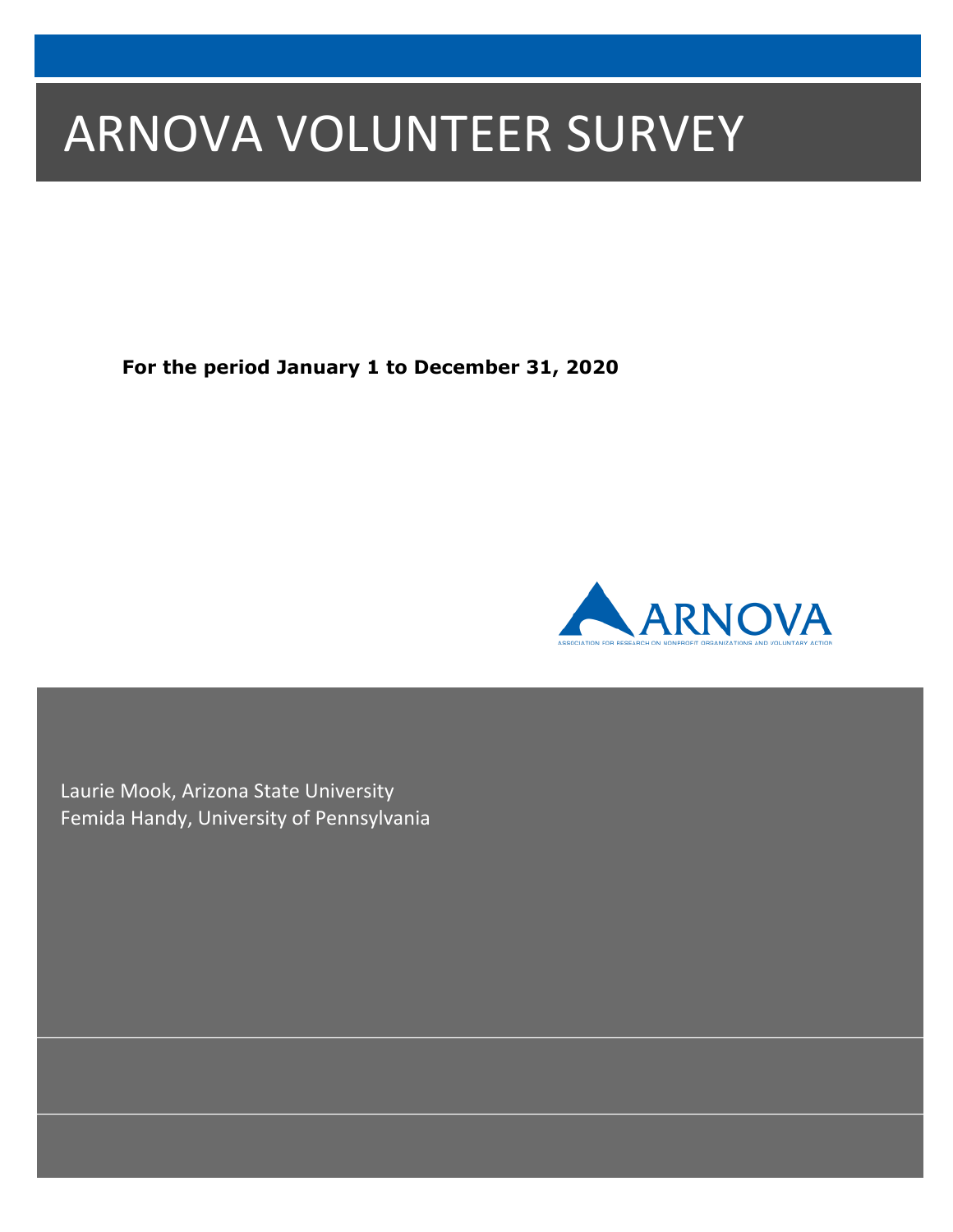## **EXECUTIVE SUMMARY**

# **ARNOVA VOLUNTEER CONTRIBUTIONS SURVEY covering the period**

### **January 1 to December 31, 2020**

The 2020 survey on the volunteer contributions of ARNOVA volunteers was conducted by Laurie Mook, Arizona State University, and Femida Handy, University of Pennsylvania. The survey covered the period January 1 to December 31, 2020.

Data were collected the period January 22 to March 7, 2021 by an electronic survey that was administered through Survey Monkey to 1,096 ARNOVA members. Of these, 211 were known volunteers (for instance, board, committees, special interest groups). Nineteen persons opted out and 35 emails bounced. The final number of respondents was 177 with 10 surveys not substantially completed leaving a total of 167 respondents, a response rate of 16%. The response rate of known volunteers was 34%.

The key results of the survey for the fiscal period January 1 to December 31, 2020 were:

- § Hours reported by respondents totaled 4,861. Volunteer hours for NVSQ activities were analyzed separately resulting in an addition of 6,157 hours, for a grand total of **11,018.** This is the equivalent of **5.3** full-time equivalent positions.
- § Non-reimbursed out-of-pocket expenses were reported to be \$4,844.
- § Total contributions in monetary terms were the equivalent of an estimated **\$518,283** for hours volunteered and **\$4,844** in non-reimbursed out-ofpocket expenses, for a total of **\$523,131**. 1

<sup>&</sup>lt;sup>1</sup> All monetary figures are reported in USD.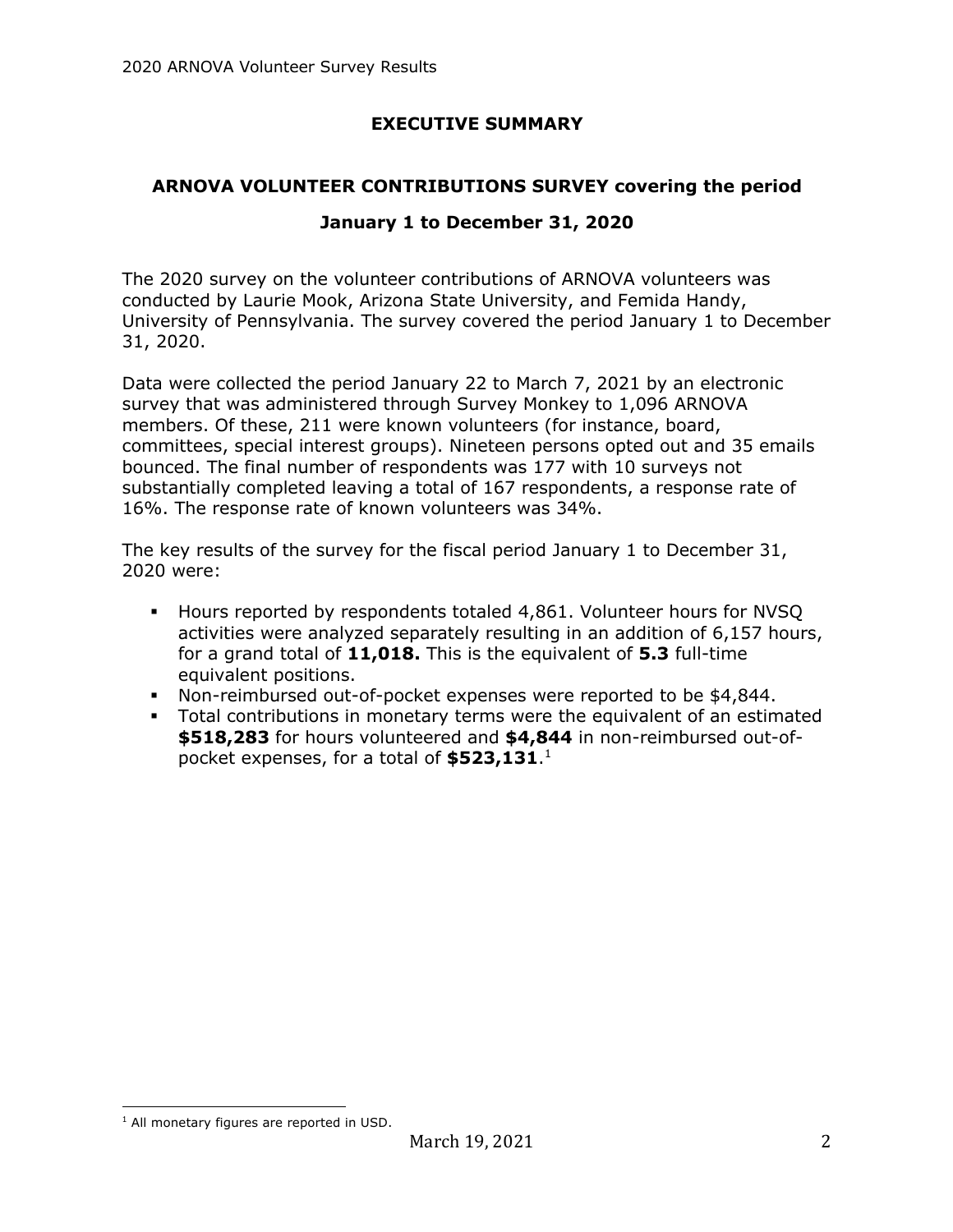#### **ARNOVA VOLUNTEER CONTRIBUTIONS SURVEY covering the period January 1 to December 31, 2020**

The University of Toronto in association with ARNOVA conducted the first online survey on the volunteer contributions of ARNOVA volunteers, undertaken in response to a motion passed at the 2004 ARNOVA membership meeting. It was to account for the contribution of members' volunteer activities to ARNOVA's health and vitality.

At the 2008 ARNOVA conference in Philadelphia, there was a motion put forth and passed in the membership meeting to continue this process and recognize volunteer contributions in the annual report. To do this, an online survey is conducted yearly, asking questions about volunteer activities with ARNOVA.

The 2020 survey was conducted by a team consisting of Laurie Mook, Arizona State University, and Femida Handy, University of Pennsylvania.

#### **Respondent Characteristics**

Data were collected the period January 22 to March 7, 2021by an electronic survey that was administered through Survey Monkey to 1,096 ARNOVA members. Of these, 211 were known to be volunteers (for instance, board, committees, special interest groups). Nineteen persons opted out and 35 emails bounced. The final number of respondents was 177 with 10 surveys not substantially complete leaving a total of 167 respondents, a response rate of 16%. The response rate of known volunteers was 34%.

#### **Findings: Hours reported on the surveys**

Of the 167 respondents, 101 (60.5%) indicated they had volunteered in the period January 1 to December 31, 2020. A total of 4,860.7 hours was reported through the survey (see Table 1).

In addition, hours were contributed to the association journal, *Nonprofit and Voluntary Sector Quarterly* (NVSQ) by ARNOVA members and non-members. For each submission, there are 3 reviewers, and, on average, a paper that is sent back for revisions is submitted 3 times before it is published. For 2020, NVSQ processed 452 submissions. To estimate the number hours contributed to NVSQ, we estimated 15 hours for each paper, for a total of 6,780 hours. As 52 respondents to the survey already indicated contributions totaling 623 hours related to reviewing manuscripts for NVSQ, we added an additional 6,157 hours to the hours from the survey. The total of hours therefore was **11,017.7**.